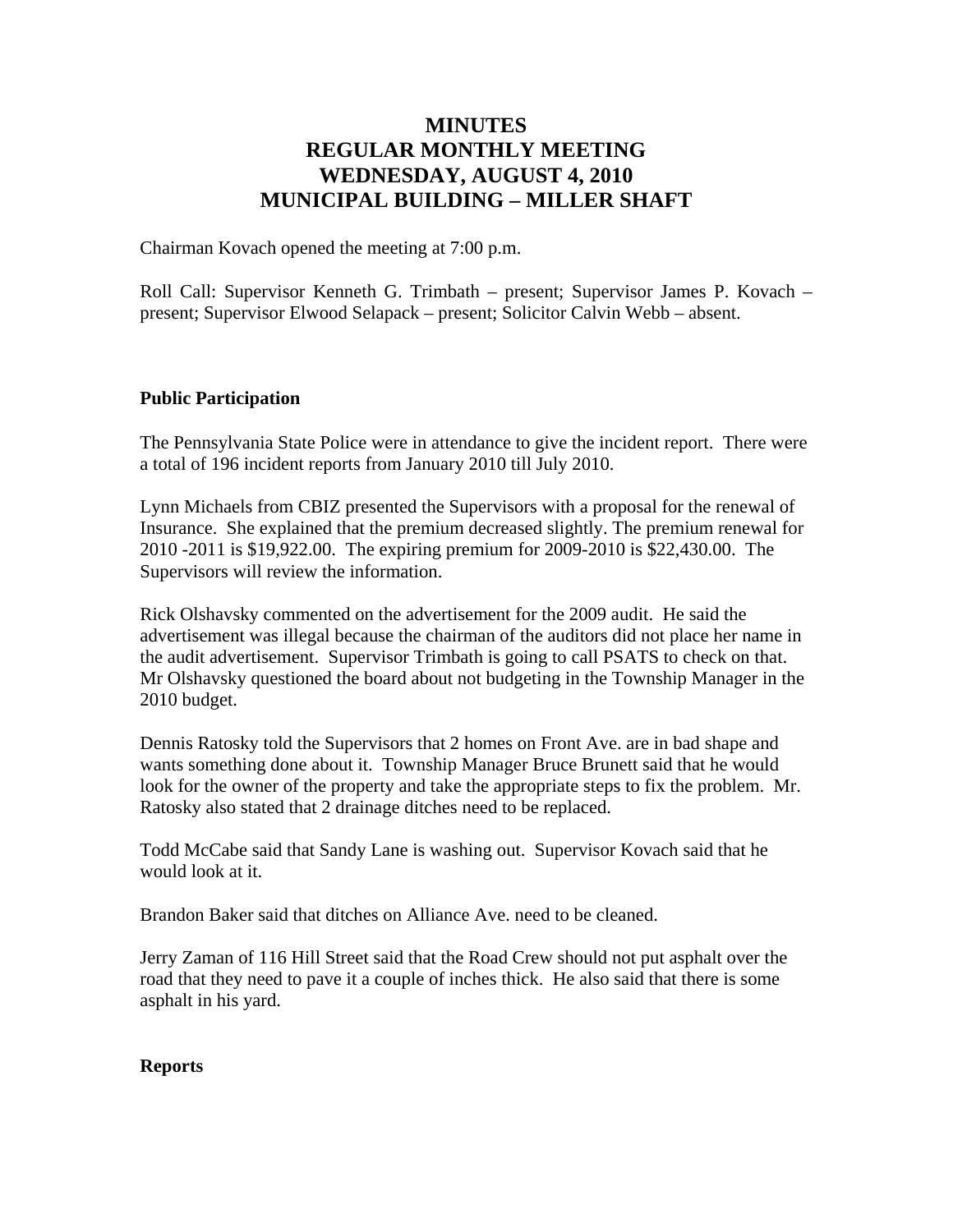The minutes of the July 7, 2010 Regular Monthly Meeting were presented in written form. Supervisor Selapack made the motion to accept the minutes. Supervisor Trimbath seconded. All – yes.

The Secretary's Report was presented and contained written and telephone correspondence which was included as part of the meeting record. Supervisor Trimbath made the motion to accept the Secretary's Report and Supervisor Selapack seconded. The motion carried unanimously.

Township Manager presented the Roadmasters report, which included; Black topped Cyran's Alley, cut trees on Hufford's Hill, skim patching roads, attended meeting with Careeer Link about hiring school kids, put catch basins in Benscreek, put pipe in Lower Martin Ave., brush hogged through out Twp., faced several stop signs, assisted water co. on hauling fuel, planted grass along roadways, patched holes, cleaned streets after storm, cleaned ditches, completed work on Jack's Alley. Supervisor Kovach made a motion to accept the Roadmaster's Report and Supervisor Trimbath seconded. All – yes.

Township Manager presented the Enforcement Officers Report, which included: talked to Paul Erzal about burning wire, talked to Rich Potter about weeds, talked to Rich George about garbage in his yard, he said he was getting a dumpster, left notice on door of 905 Wayne Ave, about cutting grass, checked on burning garbage on 615 Johnson Ave. Supervisor Trimbath made a motion to accept the E.O. Report, Supervisor Kovach seconded. All – yes.

Bruce Brunett presented the Manager's Report as follows; went to Greensburg with Supervisor Trimbath and Selapack and Secretary Lisa Flynn to sign papers for USDA Grant, met with Supervisor Trimbath and Kovach and Road Master Richard Shaffer on drainage problems on Fowler Lane, set up meeting dates with advisory committee and met with them to give overview of the Township and future projects, went with committee and inspected one potential property, received and reviewed appraisels, met with Jerry Brant the grant writer to start search for funds for the snow blower, and any building grants, met with Twp. Solicitor to set up the requirements for a professional auditor for the Twp. , contacted the tax collector and tax office to attempt to get the property in Oil City added to Judicial Sale, checked references for some resume's, talked to Engineer about projects in the Twp., attempted to contact residents on Cikota Lane. Supervisor Trimbath made a motion to accept the Manager's Report. Supervisor Selapack seconded. All –yes.

Expenditures in the amount of \$21,073.52 - General Fund and \$10,109.01 - Payroll #14 and #15 were presented for approval. Supervisor Trimbath made the motion to accept the expenditures and Supervisor Selapack seconded. All- yes.

The Treasurer's Report is as follows:

## **Treasurer's Report**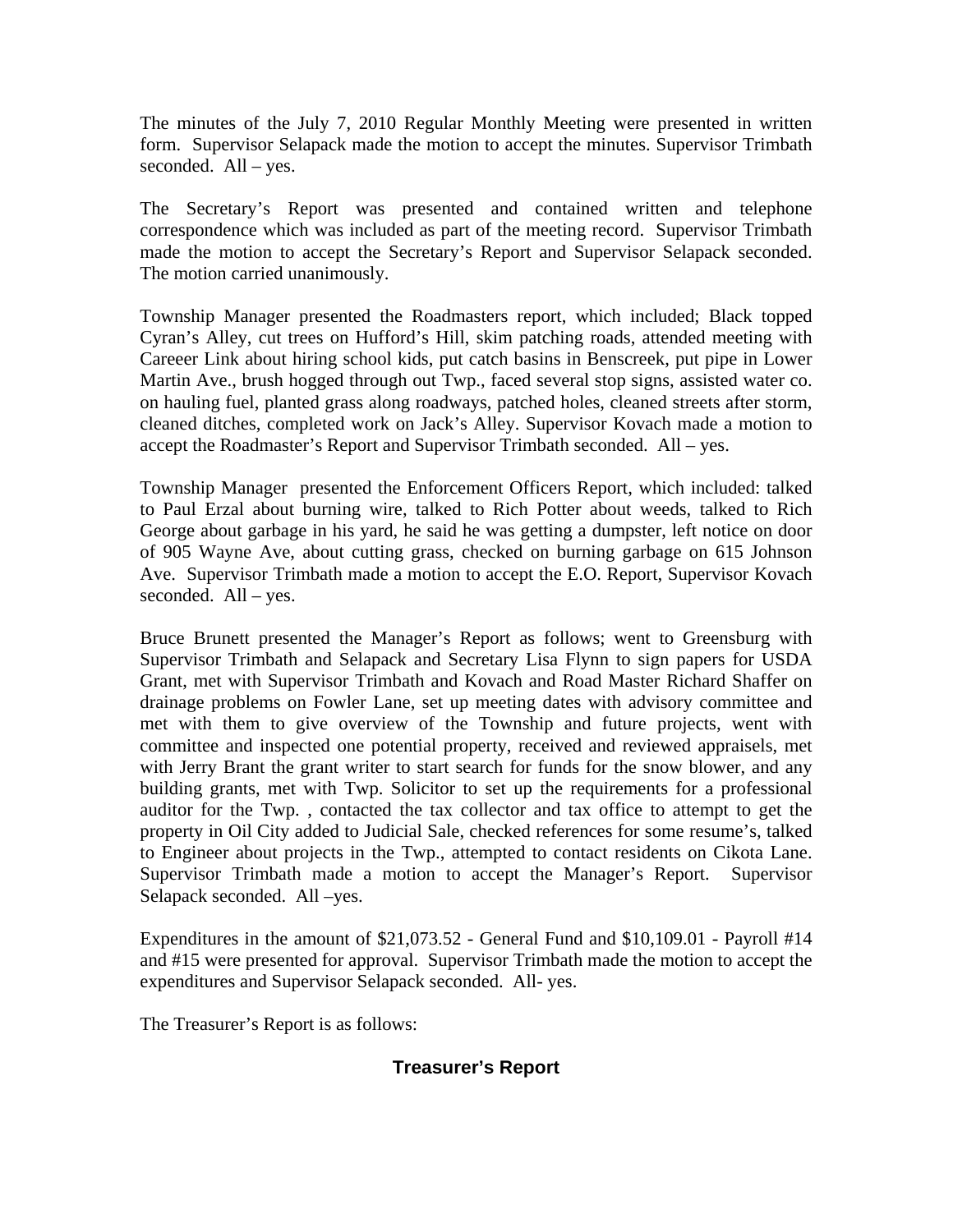#### JULY, 2010

| <b>FUND</b>    | <b>BAL.</b> 7-1-10 | <b>REC. JULY</b> | EXP. JULY | BAL. 7-31-10 |
|----------------|--------------------|------------------|-----------|--------------|
|                |                    |                  |           |              |
| <b>GENERAL</b> | 906,250.87         | 21,073.52        | 31,182.53 | 896,141.86   |
| <b>STATE</b>   | 145,027.58         | 110.46           | 0.00      | 145,138.04   |
|                |                    |                  |           |              |
| ALL            | 1,051,278.45       | 21,183.98        | 31,182.53 | 1,041,279.90 |
|                |                    |                  |           |              |
|                |                    |                  |           |              |
|                |                    |                  |           |              |
|                |                    |                  |           |              |
|                |                    |                  |           |              |

Supervisor Selapack made the motion to accept the Treasurer's Report as presented and Supervisor Trimbath seconded. The motion carried unanimously.

#### **OLD BUSINESS**

The dilapidated property in Oil City is possibly going to be put on Judicial Sale.

USDA has informed the Supervisors that they have been approved for a \$94,000.00 Grant for the Loader and Truck,

Portage Township was notified that FEMA has reimbursed the Township \$7,220.00 for the 2009 Snow Storm.

#### **NEW BUSINESS**

Supervisor Trimbath made a motion to approve the application to apply for a USDA Grant for a 2010 Front Loader and a 2011 Truck. Supervisor Selapack seconded. All – yes.

Supervisor Trimbath made a motion to advertise for a special meeting for Monday August 9, 2010 at 9:00 a.m. to approve the August 2010 Minutes to complete the USDA conditions of the Grant. Supervisor Selapack seconded. All- yes.

Supervisor Trimbath made a motion to advertise an Ordinance for testing Sewer Laterals at the Time of Sale. Supervisor Kovach seconded. All –yes.

Supervisor Trimbath made a motion to adjourn at 8:19 p.m. Supervisor Selapack seconded. All- yes.

Those visitors signing the attendance record were Jerry Zaman, Ashley Watt, John Kissell, Lynn Michaels, Phil Zdunzck, Dick Rice, Richard Olshavsky, Kathy Mellott, David Hurst, Dennis Ratosky, Todd McCabe.